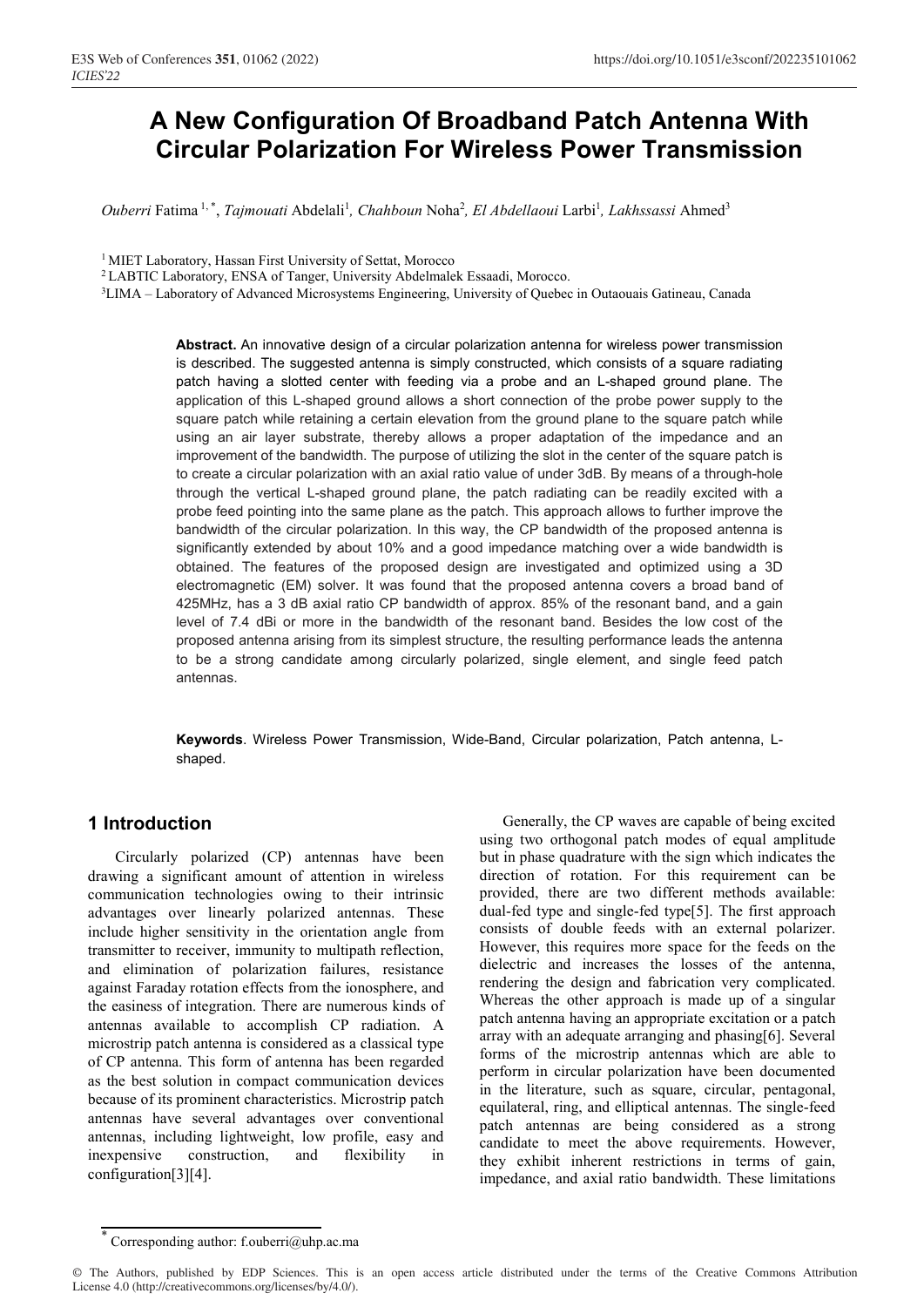are commonly due to the high-quality factor of the natural resonance of the patch antenna<sup>[7]</sup>.

 The development of planar antennas with multiband or wideband operating capabilities as well as small size, very low profile and seamless integration into radio systems became an interesting and realistic research challenge in recent years. [8][9][10] service to sustain wireless communication, particularly for multimedia communication applications (data, voice, image and video) and wireless radio technologies (Bluetooth, Wi-Fi, GPRS, UMTS, WiMAX). They are highly successful. In addition, the applications demand high bandwidth among the mobile communication devices [11]. Several techniques have been developed to satisfy the requirement for enhanced bandwidth and peak gain of microstrip antennas, one commonly used method is to use a layer of air or a foam substrate between the ground plane and the radiating element in which the observed CP bandwidths are about 3.5% [12]. To attain significantly larger CP bandwidths (>10%) for patch antennas, multi-layer layered antenna types with CP bandwidth have been examined. While such layered patches (up to three layers) may have advantages including high bandwidth and shallow profile (antenna width), their packaged patch structure may result in increased manufacturing cost. Therefore, to get a straightforward structure (single layer), easy feeding mechanism as well as low fabrication cost, employing an L-shaped ground plane has been recently discussed in [13]. Nevertheless, both of the above developments using an L-shaped ground plane continue to necessitate a planar size.

 In this paper, we prove that a single-element patch antenna is capable of achieving a CP bandwidth of more than 10% by employing a new and simple feed structure (see Fig. 1). The proposed feed structure includes a probe feed aligned in a same plane as the radiating patch of the antenna, which is unlike the conventional probe feed located between the radiating patch of the antenna and the ground plane. By assuming the proposed feeding structure, a square patch antenna with a slot in the middle and a heavy air substrate can be steered. Nevertheless, such a substrate of thick air can be driven with smooth impedance matching throughout a broad frequency range, as well as good CP radiation features can be obtained. The achieved broadband impedance bandwidth is chiefly attributable so far to the effect of the proposed design supports the use of a short probe pin, although the antenna has a thick air-layer substrate, making the probe inductance introduced low or negligible, and therefore its impact on the impedance matching of the antenna can be disregarded. The design details of the proposed CP are presented.

### **2 Antenna Design**

A Broadband circularly polarized patch antenna is conceived in this article, the wideband circularly polarized microstrip antenna configuration with its suggested feeding structure for integrating with more than one wireless communication system has been presented in Fig. 1. Of particular significance is the radiating element, which forms the upper portion of the antenna, constructed of copper metal, has a square shape of the side length of  $L_p$ , with a slot in the middle which is sliced to serve as a disturbance so to produce two orthogonal nearly deviated resonance methods for the CP beam. the details of the design of the radiating element is presented in[1]. The radiating element is positioned above an L-shaped ground plane, which is composed of two masses, one horizontally with an area of  $L_q \times W_q$  and the second one vertically with  $S \times L_q$ . The aim of the addition of the supplementary vertical mass in the proposed design is to supply the patch antenna with a probe feed that is aligned on the identical plane as the radiating patch. To separate the patch and the ground plane, a foam substrate with approximately the same relative permittivity as air and a thickness of  $h$ are used.



**Fig. 1.** The configuration of the proposed antenna.

 In the proposed design, we focused on two aspects, eliminating the problem of the effect of a high inductance of the probe on the adaptation of the antenna impedance and the support of the coaxial connector. To reach the first goal, the length of the probe pin (l) can be maintained at a small amount. Furthermore, to achieve the second one, it is necessary to notice that the breadth of the vertical ground can hardly be just wide enough. To ensure effective CP radiation over a wide band, a parametric study has been made as a function of the length  $L_p$  of the square patch and the vertical ground width, Fig. 2. (a), (b) and (c) illustrate the evolution in terms of the reflection coefficient, the axial ratio and the gain respectively. Whereas Fig. 3. (a) and (b) plot the evolution with regard to the reflection coefficient and the axial ratio respectively.

 The choice of the air layer substrate thickness h is heavily depending on the required operating bandwidth. A wider bandwidth will necessitate a larger substrate thickness. Therefore, in this case, the air layer substrate thickness should be specified to be around 15% of the free bandwidth. Concerning Horizontal ground plan outline dimensions, comparatively insignificant influences upon the radiating frequency of the antenna, but mostly they influence on the directivity of the antenna radiation patterns. A wider ground plane can reduce the back radiation of the antenna., thereby improving the directivity of the antenna (i.e., the gain of the antenna be highest with a bigger ground plane).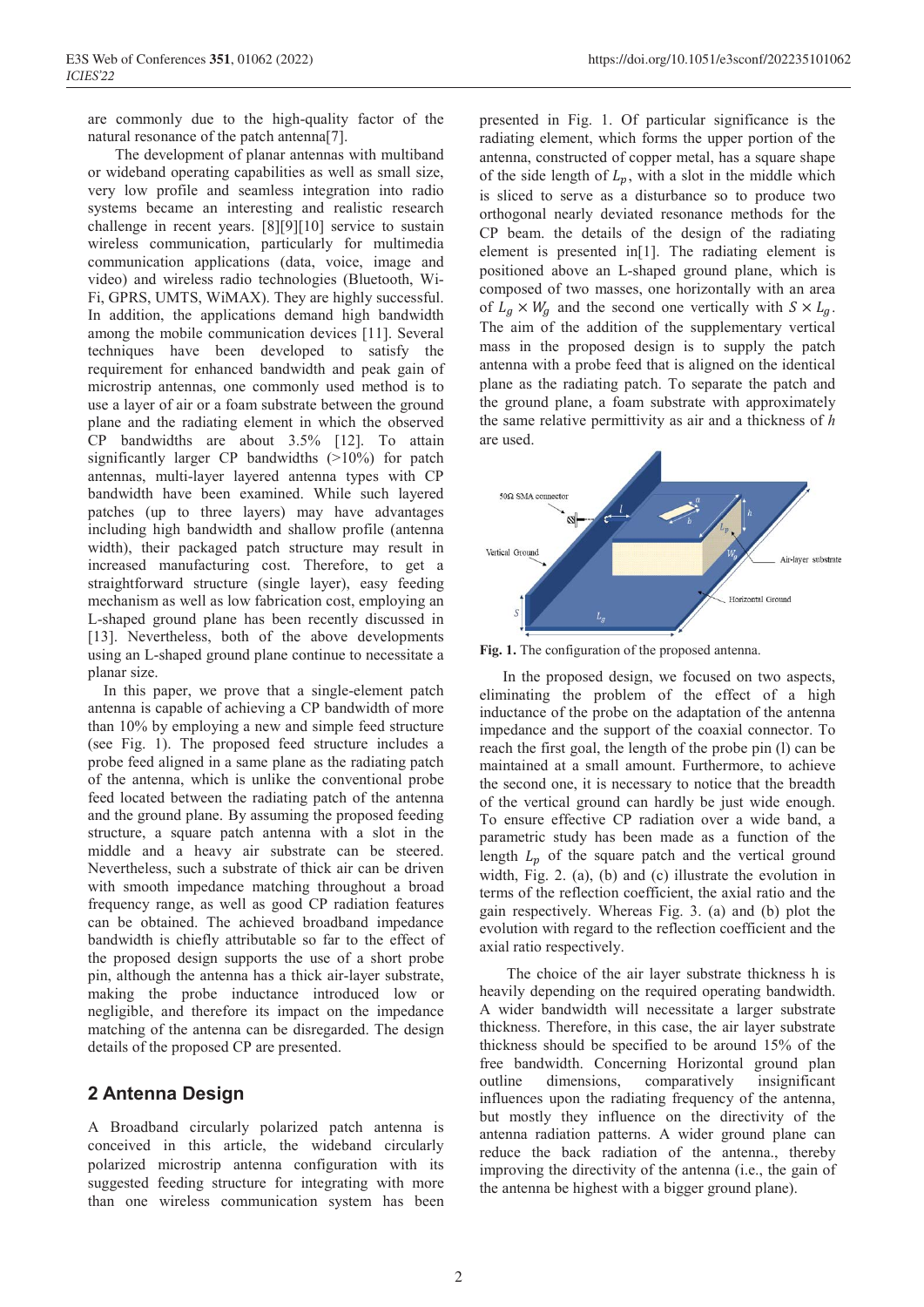

**Fig. 1.** Simulated curves for varying the length  $L_n$  of the square patch of (a). the reflection coefficient, (b). the axial ratio, (c). the gain.



**Fig. 2.** Simulated curves for varying the vertical ground width of (a). the reflection coefficient, (b). the axial ratio.

 From the mentioned figures we can notice that the variation of the length of the patch and the width of the vertical ground can considerably impact the performance of the antenna, which involves several modifications and optimizations. After a series of optimizations, it was found that for getting a high quality of CP coverage across a broad range of bandwidths, the vertical ground width must be greater than twice the length of the square radiating patch side. And for the building facility, the vertical ground has been chosen to be identical with the horizontal ground in width, which makes its construction easier. The final dimensions of the proposed antenna are shown in Table 1.

| Table 1. Dimensions of the proposed antenna. |  |  |  |
|----------------------------------------------|--|--|--|
|----------------------------------------------|--|--|--|

| <b>Parameter</b> | $L_p$ | $L_g$ | $W_g$      | S   |
|------------------|-------|-------|------------|-----|
| Value(mm)        | 43    | 100   | <i>200</i> | 23  |
| <b>Parameter</b> | a     | h     | h.         |     |
| Value(mm)        | 5.65  | 12.6  | 18         | 3.8 |

#### **3 Results and Discussions**

After numerous steps of optimization and validation of the proposed antenna using a 3D electromagnetic simulator, the performances of the broadband circularly polarized patch antenna, including return loss, gain, radiation pattern and axial ratio are being evaluated. The simulated reflection coefficient obtained by the solver is given in Fig. 4. Through this figure, the wideband nature

is clearly observed up to 530MHz and it is clear from it that the proposed antenna is able to supply good input matching impedance with a return loss of -12.81dB and - 13.43dB for the two center frequencies of the ISM and WIMAX respectively.



**Fig. 3.** Simulated S-parameter of the proposed antenna.

 To accomplish circularly polarized behavior, the axial ratio of the antenna must be less than 3dB. Fig. 5. presents the axial ratio of the proposed structure. As pictured from the figure, the designed antenna has the capability of generating a circular polarization (CP) with an axial ratio bandwidth of 3 dB up to 332 MHz. One of the most important characteristics of the antenna is the peak gain, which is the average gain of the antenna and depends on the efficiency. The peak gain of the proposed antenna for the operating frequencies within the obtained bandwidth is plotted in Fig. 6. One can easily perceive that the peak antenna gain amounts to about 8.2 dBi, and the overall average gain amount is around 7.4 dBi or more.



**Fig. 4.** Simulated Axial Ratio of the proposed antenna.



**Fig. 5.** Simulated result peak gain of the proposed antenna.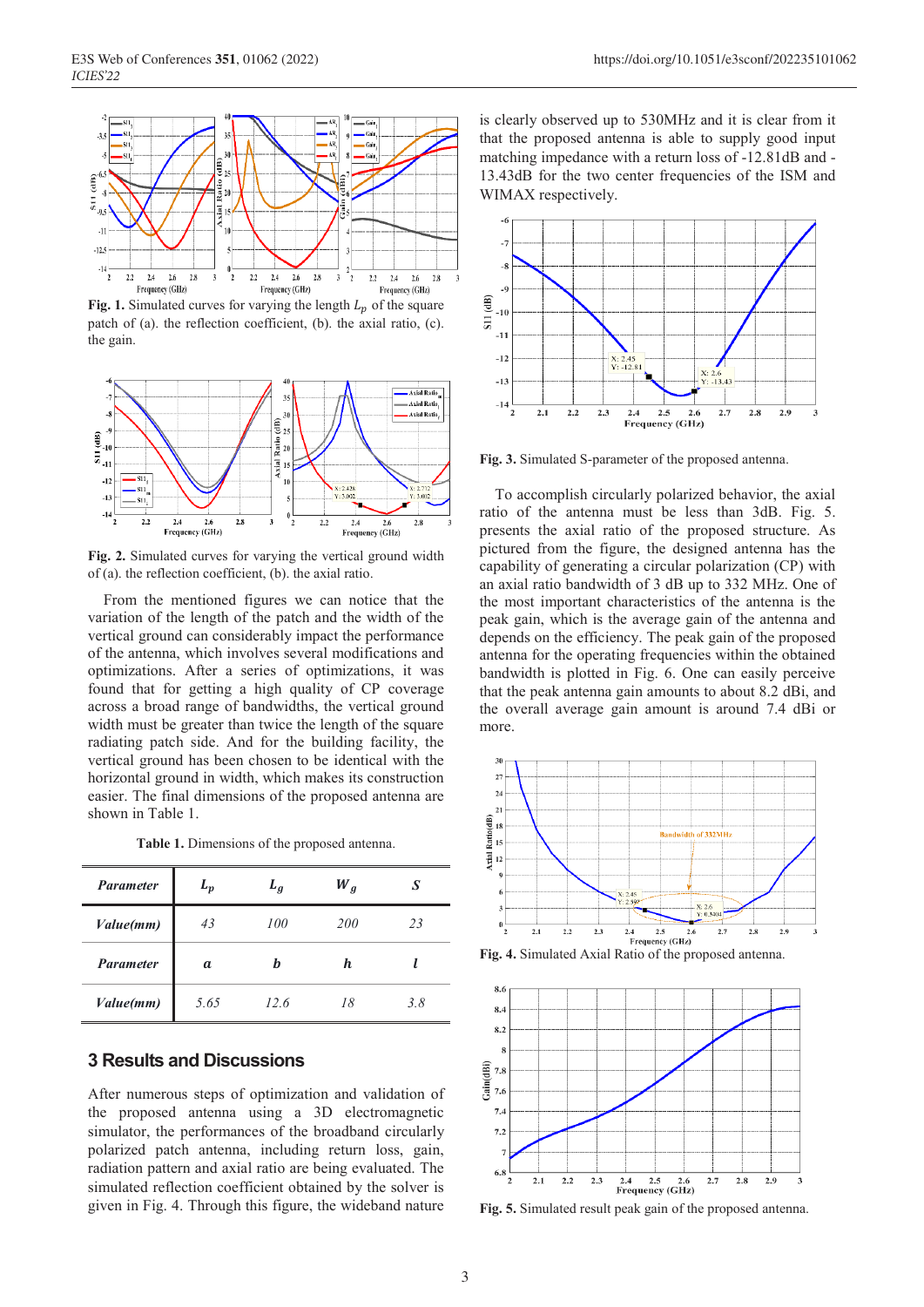The radiation pattern is consequently taken into account to predict the capabilities of the extended network in harvesting microwave energy. Fig. 7. is a simulation of the radiation pattern for the CP antenna developed in the  $E(Phi=90^{\circ})$  and  $H(Phi=0^{\circ})$  planes for the two center frequencies of the ISM and WIMAX respectively. As is apparent from the figures, this antenna exhibits a very strong directional radiation characteristic across all frequencies.

 To more accurately evaluate the efficiency of the offered antenna, a performance-based comparison of the proposed CP antenna with some other published antenna designs is presented in Table 2. By studying this table, it is revealed out that the proposed CP antenna has nearly the greatest gain with the smallest size. within these antennas. Moreover, the designed antenna supplies good impedance bandwidth and axial ratio bandwidth with high CP quality.



**Fig. 6.** The radiation pattern of the proposed antenna: (a) 2.45GHz, (b) 2.6 GHz.

**Table 1.** A comparison of the capabilities of the proposed antenna with other existing antennas.

| <i><b>Antenna</b></i> | AR<br>Bdw<br>(MHz) | Peak<br>Gain<br>(dBi) | Size<br>(mm <sup>3</sup> )       | <b>Design Technique</b>                                                         |
|-----------------------|--------------------|-----------------------|----------------------------------|---------------------------------------------------------------------------------|
| [13]                  | 129                | 7.66                  | $190\times$<br>$170\times$<br>45 | Monolayer<br>circular patch, L-<br>shaped ground,<br>with parasitic.            |
| [14]                  | 150                | 8.6                   | $250\times$<br>$250\times$<br>60 | Square patch with<br>3 slots, One layer<br>with an L-shaped<br>ground.          |
| [15]                  | 81                 | 8.15                  | $200\times$<br>$200\times$<br>38 | Monolayer<br>circular patch, L-<br>shaped ground,<br>with parasitic.            |
| <b>Proposed</b>       | 332                | 8.2                   | $200\times$<br>$100\times$<br>18 | square patch with<br>a slot in the center,<br>Single layer L-<br>shaped ground. |

### **Conclusion**

An innovative single-element probe-fed patch antenna for broadband CP radiation has been successfully designed in this paper. The purpose of this study is to cover the needs in applications involving wireless power

transmission. The proposed concept is extremely basic in its structure and may be conveniently designed with very poor cost, making it easy to combine with microwave integrated circuits and rendering it highly adaptable for wireless communication applications. The proposed antenna offers various advantages at one time, including successful input impedance matching with significantly broader operating bandwidth, achieving a wide axial ratio bandwidth. Additionally, excellent antenna gain and wide radiation patterns have also been achieved.

#### **References**

- 1. F. Ouberri, A. Tajmouati, J. Zbitou, A. Errkik, L. El Abdellaoui, and M. Latrach, "A Novel Circular Polarized Antenna Array for Wireless Power Transmission," 2th Int. Conf. Embed. Syst. Artif. Intell., 2021.
- 2. C. Li, X. Zhu, P. Liu, S. Member, and C. Yu, "A Metasurface-Based Multilayer Wideband Circularly Polarized Patch Antenna Array With a Parallel Feeding Network for Q-Band," IEEE Antennas Wirel. Propag. Lett., vol. **18**, no. 6, pp. 1208–1212, 2019, DOI: 10.1109/LAWP.2019.2912624.
- 3. J. Chen, C. Jin, S. Member, B. Zhang, and Z. Shen, "Combined Triangle Quarter-Wavelength Patches and Their Application to High-Gain CP Antenna," IEEE Antennas Wirel. Propag. Lett., vol. PP, no. c, p. 1, 2019, DOI: 10.1109/LAWP.2019.2954583.
- 4. F. Ouberri, A. Tajmouati, J. Zbitou, I. Zahraoui, and M. Latrach, "A Novel Design of Circularly Polarized Pentagonal Planar Antenna for ISM Band Applications," TELKOMNIKA Telecommun. Comput. Electron. Control, vol. **18**, no. 1, pp. 1–8, 2020, doi: 10.12928/TELKOMNIKA.v18i1.xxxxx.
- 5. G. K. Reddy, G. U. Bhargava, and P. Sridhar, "Fabrication of patch antenna with circular polarization for wireless LAN applications," Int. Conf. Electr. Electron. Commun. Comput. Technol. Optim. Tech. ICEECCOT 2017, vol. 2018-Janua, pp. 98–102, 2018, DOI: 10.1109/ICEECCOT.2017.8284647.
- 6. S. S. Gao, Q. Luo, and F. Zhu, *CIRCULARLY POLARIZED ANTENNAS*, 2014 John. 2014.
- 7. F. Ouberri, A. Tajmouati, I. Zahraoui, A. Lakhssassi, M. Latrach, and R. Er-Rebyiy, "A Novel Wideband CPW-Fed Square Aperture Monopole Antenna with Inverted-L Grounded Strips for Wireless and Satellite Applications," 2020 IEEE 2nd Int. Conf. Electron. Control. Optim. Comput. Sci. ICECOCS 2020, 2020, DOI: 10.1109/ICECOCS50124.2020.9314499.
- 8. M. Gupta and R. Kumar, "Wideband Multi-Polarized Microstrip Patch Antenna for Wireless Communication," Int. J. Comput. Appl., vol. **173**, no. 6, pp. 32–35, 2017, DOI: 10.5120/ijca2017915338.
- 9. A. K. Singh, A. Sharma, M. Lakshmanan, and D. Gangwar, "A compact circularly polarized multiband microstrip patch antenna with defective ground structure," Int. J. Electron. Telecommun., vol. **65**, no. 2, pp. 195–201, 2019, DOI: 10.24425/ijet.2019.126301.
- 10. W. Su, J. Li, and R. H. Liu, "A compact double-layer wideband circularly polarized microstrip antenna with parasitic elements," Int. J. RF Microw. Comput. Eng., vol. **31**, no. 1, pp. 1–8, 2021, DOI: 10.1002/mmce.22471.